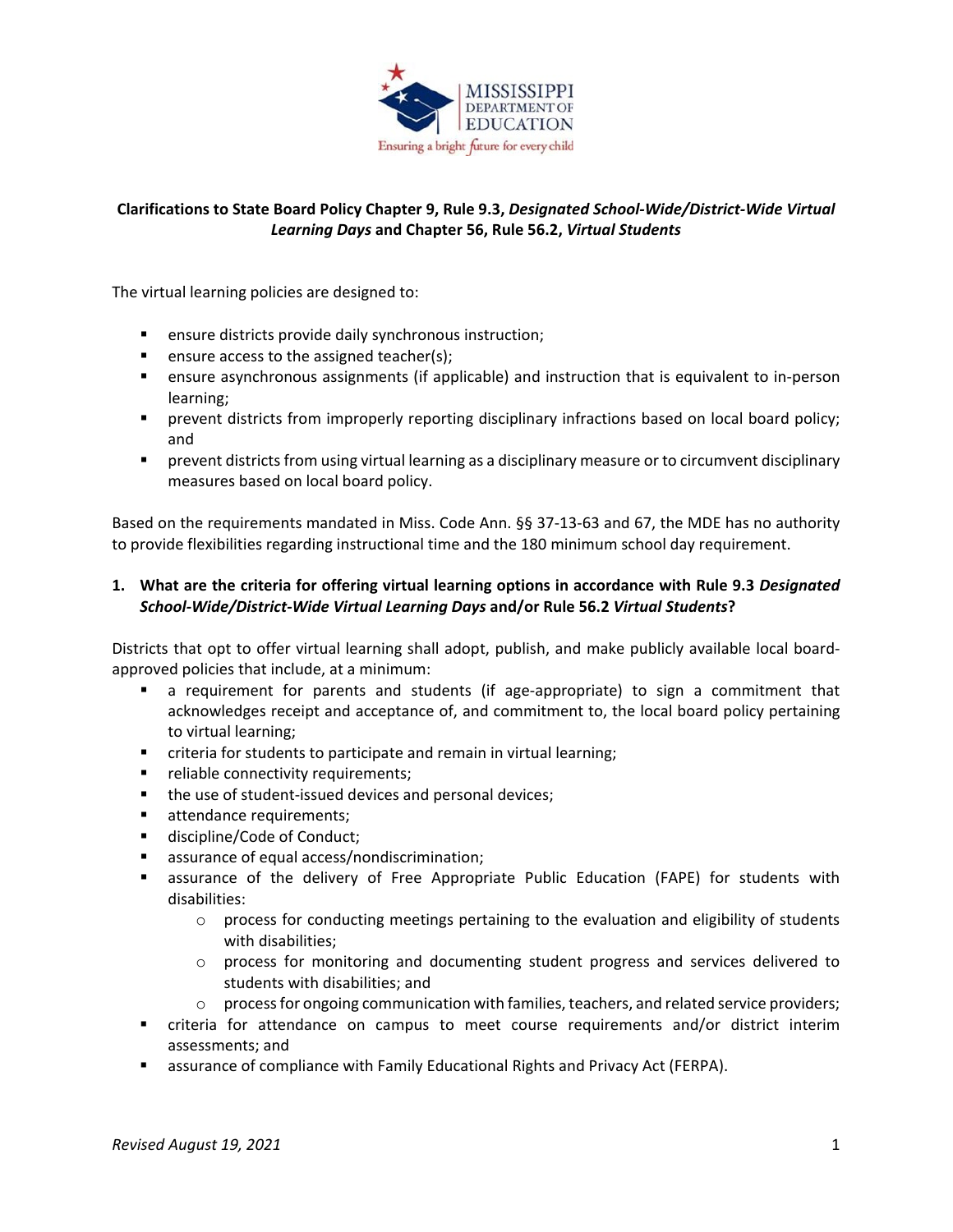### **2. Are districts required to offer virtual learning options to students?**

No. Rule 56.2 *Virtual Students* grants districts the authority to establish criteria for students to participate in the virtual learning program. Districts are not required to offer virtual learning options to students. Rule 56.2 *Virtual Students* establishes the minimum criteria (outlined above) for districts that choose to offer a virtual learning program. Districts that opt to offer virtual learning shall first adopt, publish, and make publicly available (within 10 days of adoption) local board-approved policies for virtual learning.

### **3. Are districts allowed to continue to offer hybrid options?**

Rules 9.3 *Designated School-Wide/District-Wide Virtual Learning Days* and 56.2 *Virtual Students* as approved by the SBE on July 15, 2021, for the 2021 – 2022 school year eliminated hybrid scheduling (a combination of virtual and traditional instructional mode) options. However, the State Board of Educated voted on August 19, 2021, to allow districts the flexibility to offer hybrid scheduling options from August 19, 2021, through October 31, 2021, as an effort to minimize the spread of COVID-19. The use of hybrid scheduling shall be used only to help mitigate the spread of COVID-19. (Updated 8.19.2021)

Rule 56.1 *Distance Learning, Blended Learning, and Online Courses* provides guidance to districts regarding the use of distance learning, blended learning, and online courses through the Mississippi Virtual Public School (MVPS), the Digital Education Network (DEN), courses approved through the Mississippi Online Course Application (MOCA) process, and other distance learning/online course providers not already approved by the Mississippi Department of Education (MDE).

### **4. Does "actual teaching" mean "live" synchronous instruction 100% of the time?**

No. Every instructional day must include synchronous instruction. Asynchronous instruction is allowable, if combined with synchronous instruction, and must be documented in the lesson plan(s). The instructional day/class period cannot be 100% asynchronous except for those students the district has identified in accordance with Rule 9.3 *Designated School-Wide/District-Wide Virtual Learning Days* who do not have reliable connectivity.

#### **5. How is "actual" teaching defined? What is considered evidence of "actual" teaching?**

In the event of an audit by the MDE, the district shall provide evidence of student and teacher engagement/interaction and lesson plans that reflect their observations. "Actual teaching" is the terminology used in Miss. Code Ann. § 37-13-67. The MDE recognizes "actual teaching" may vary in practice from subject to subject.

# **6. Rule 9.3** *Designated School-Wide/District-Wide Virtual Learning Days* **states that districts shall provide notice "before the close of the prior school day" to convert to virtual learning for inclement weather day(s). If severe weather occurs overnight, should districts be prepared to make up that day?**

The intent of the requirement to provide prior notice is to allow districts ample time to issue devices to the students.

 If a district's local board policy prohibits students from taking devices home, the district will be unable to utilize designated school-wide or district-wide virtual learning days as described in Rule 9.3 *Designated School-Wide/District-Wide Virtual Learning Days*.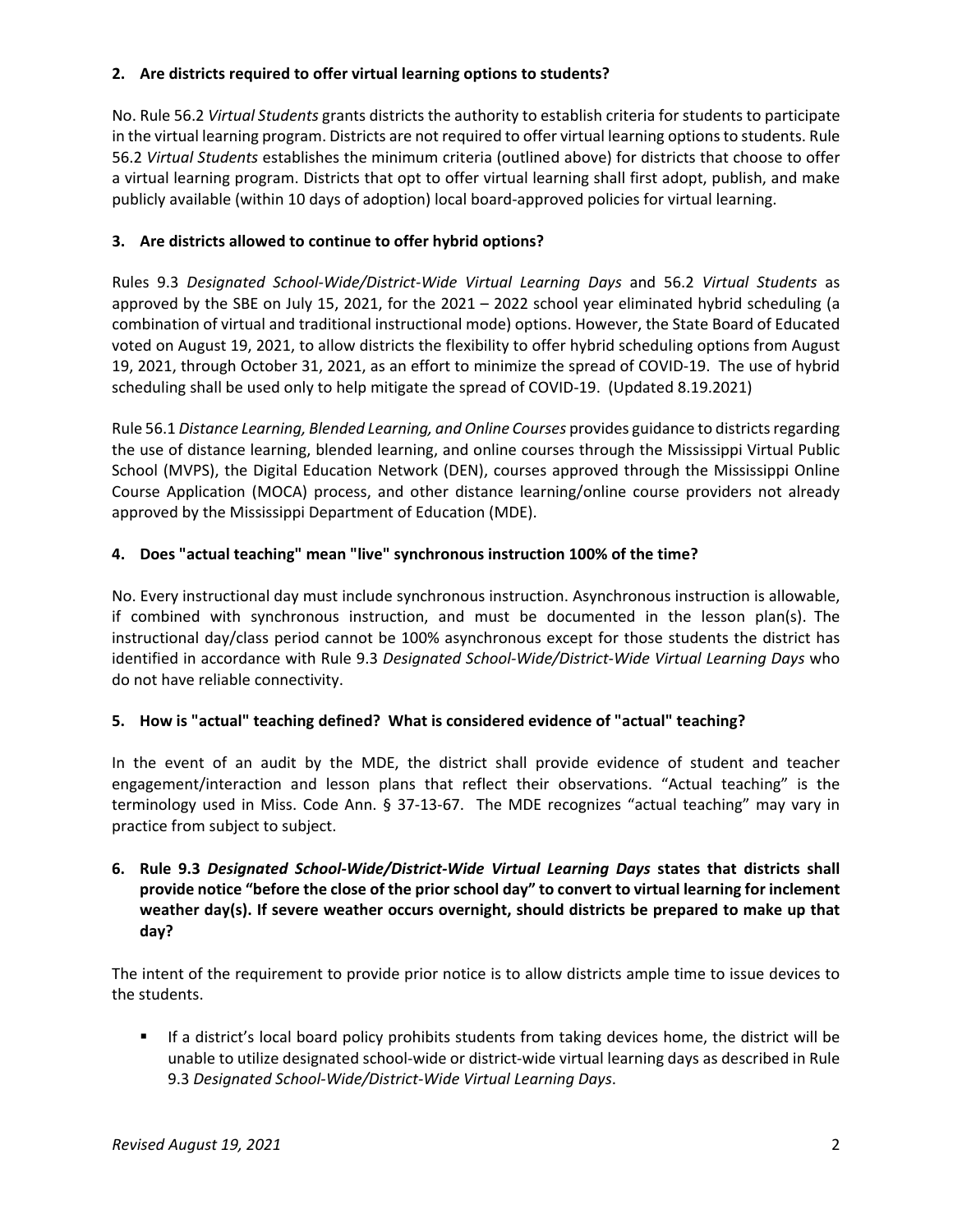- If the district is prepared for virtual learning, but circumstances such as widespread power outages occur making virtual learning impractical, districts shall either make up the day(s) missed or utilize inclement weather days in accordance with Miss. Code Ann. § 37-13-64.
- If the district is not prepared to deliver virtual instruction, the district will either need to count the school day as an inclement weather day (refer to the statute and local board policies) or make up the school day.

Rule 9.3 *Designated School-Wide/District-Wide Virtual Learning Days* applies to school-wide and districtwide closures, not to individual students who must convert to virtual learning based on the criteria outlined in the local board policy. Rule 56.2 would apply to individual students and does not require the advance notice.

**7. In the event of unforeseen/unplanned circumstances, a district opts to utilize designated schoolwide or district-wide virtual learning days. Are teachers required to provide remote synchronous instruction for those students with reliable connectivity to count the day as a virtual learning day?** 

Yes. For the district to count the day as a virtual day, pursuant to Rule 9.3 *Designated School-Wide/District-Wide Virtual Learning Days*, in the event of unplanned/unforeseen circumstances (i.e., inclement weather and quarantines) districts may opt to utilize designated school-wide or district-wide virtual learning days throughout the year; however, the districts shall ensure that teacher provide remote instruction for a minimum of 330 minutes per day as required by Miss. Code Ann. § 37-13-67 and comply with Rule 56.2 *Virtual Students*. Teachers shall provide instruction to students during each virtual learning day. Therefore, lesson plans shall include daily synchronous/interactive instruction and dialogue. Districts shall ensure that students who access instruction virtually from off-campus have instruction provided and access to the assigned teacher(s) including any special services teachers/providers during the scheduled time for each course.

### **8. If a school must close due to unplanned/unforeseen circumstances and teacher(s) do not have connectivity, is asynchronous instruction (packets) allowed?**

No. Process Standard 13 of the current edition of the *Mississippi Public School Accountability Standards* mandates that both students and teachers are present for scheduled classroom instruction during the minimum of 180 days.

The intent of the virtual learning policies is to ensure districts provide daily synchronous instruction, access to the assigned teacher(s), asynchronous assignments (if applicable), and instruction that is equivalent to in-person learning. If a teacher is unable to provide synchronous instruction, the district/school may temporarily assign those students to another teacher for the synchronous instruction.

## **9. May traditional (in-person) students who need to quarantine, utilize virtual learning?**

Pursuant to Rule 9.3 *Designated School-Wide/District-Wide Virtual Learning Days* and in accordance with Rule 56.1: *Distance Learning, Blended Learning, and Online Courses,* districts may allow individual students to utilize distance learning for specific courses, or on an as-needed basis (i.e., illnesses) in accordance with local board policy.

Quarantined students must meet all criteria outlined Rule 9.3 *Designated School-Wide/District-Wide Virtual Learning Days* since the student(s) are otherwise traditional (in-person) students. The district must identify those students who do not have reliable connectivity and the identified students are the only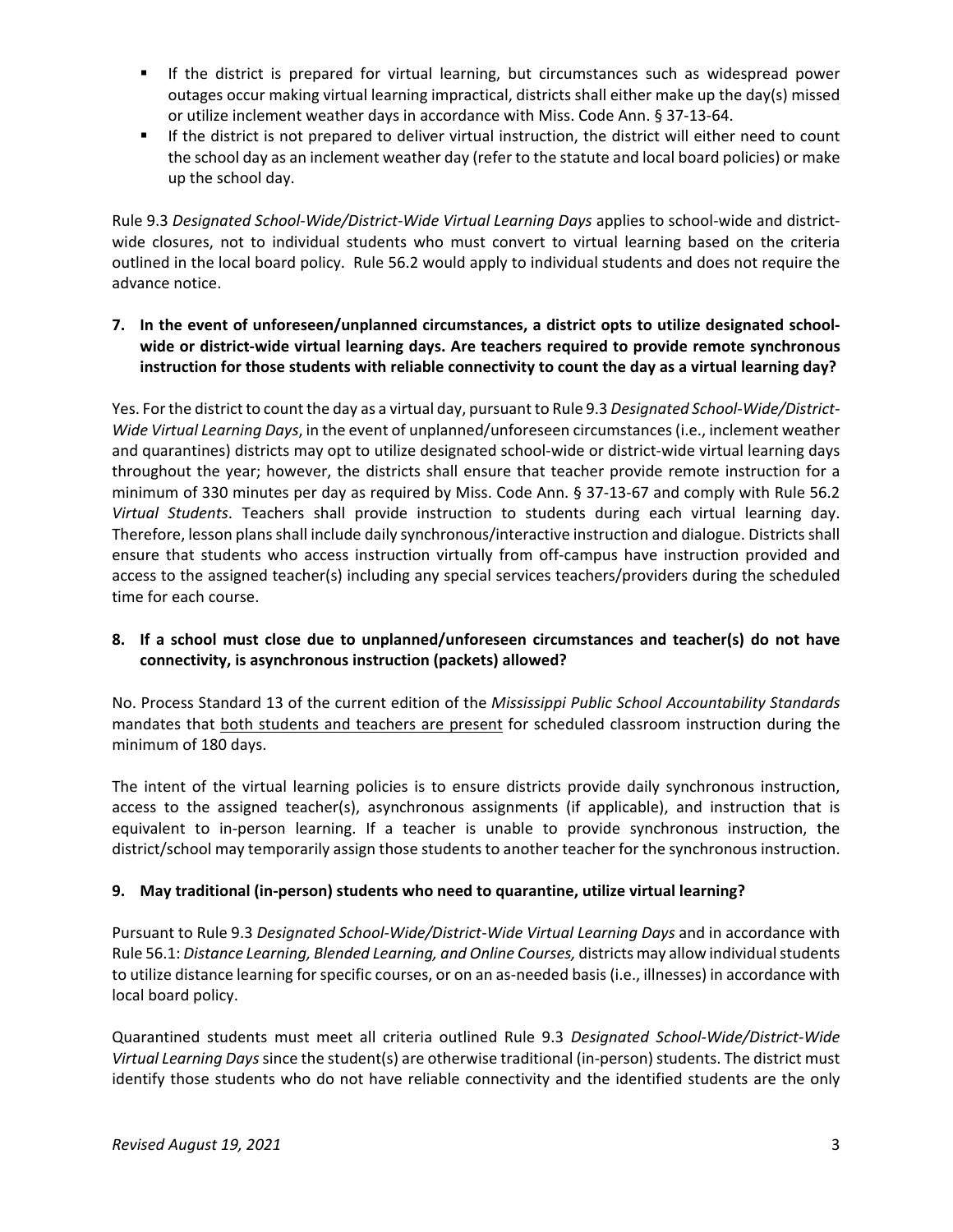students allowed to have asynchronous instruction/packets. The district shall ensure that the asyncronous instruction is equivalent to the synchronous instruction of his/her peers.

### **10. If a school must close specific grades due to an outbreak, how does the school meet the needs of students without reliable connectivity?**

Pursuant to Rule 9.3 *Designated School-Wide/District-Wide Virtual Learning Days*the district must identify those students who do not have reliable connectivity. The identified students are the only students allowed to have asynchronous instruction/packets. Closures for specific grade-levels or classrooms must adhere to the guidelines of Rule 9.3 *Designated School-Wide/District-Wide Virtual Learning Days*. Districts shall identify and have alternate plans in place only for individual students who do not have access to internet services and shall ensure that the asyncronous instruction is equivalent to the synchronous instruction of his/her peers.

### **11. How are schools allowed to take attendance on students without reliable connectivity who are virtual due to unforeseen/unplanned circumstances?**

Rule 9.2 *Reporting Attendance for Virtual Learning* provides guidance to districts regarding virtual attendance. However, the district shall adhere to local board policies, which must comply with Rule 9.2 *Reporting Attendance for Virtual Learning*. Local board-approved attendance policies shall define what constitutes sufficient authentication and engagement to verify attendance in a virtual learning environment.

A link to Rule 9.2 *Reporting Attendance for Virtual Learning* is here: [https://www.mdek12.org/sites/default/files/documents/MBE/State%20Board%20Policy/Chapter%209/](https://www.mdek12.org/sites/default/files/documents/MBE/State%20Board%20Policy/Chapter%209/revised_sbp_9.2-reporting_attendance_for_virtual_learning_330_minutes.pdf) revised sbp 9.2-reporting attendance for virtual learning 330 minutes.pdf

Rule 56.2 *Virtual Students* provides districts the option to offer a virtual learning program for students. The State Board of Education's attendance policy (Rule 9.2 *Reporting Attendance for Virtual Learning*) has not changed. Therefore, districts that opt to offer a virtual learning option to students shall ensure that students who access instruction virtually from off-campus have instruction provided and access to the assigned teacher(s) including any special services teachers/providers during a scheduled time for each course each of the 180 days. Pursuant to Rule 9.3 *Designated School-Wide/District-Wide Virtual Learning Days* the district must identify those students that do not have reliable connectivity. The identified students are the only students allowed to have asynchronous instruction/packets. Districts shall identify and have alternate plans in place only for individual students who do not have access to internet services and shall ensure that the asyncronous instruction is equivalent to the synchronous instruction of his/her peers.

## **12. How does a district determine if a student has reliable connectivity?**

The local school district shall determine the method to identify students who do not have reliable connectivity. The district shall also maintain documentation of the method(s) used to identify the students who do not have reliable connectivity.

## **13. Is there a limit to the percentage of students in a district or school who can receive asynchronous instruction (packets) due to unreliable connectivity?**

No. There is no limit to how many students may receive asynchronous instruction. However, the district must identify those students who do not have reliable connectivity and shall maintain documentation of